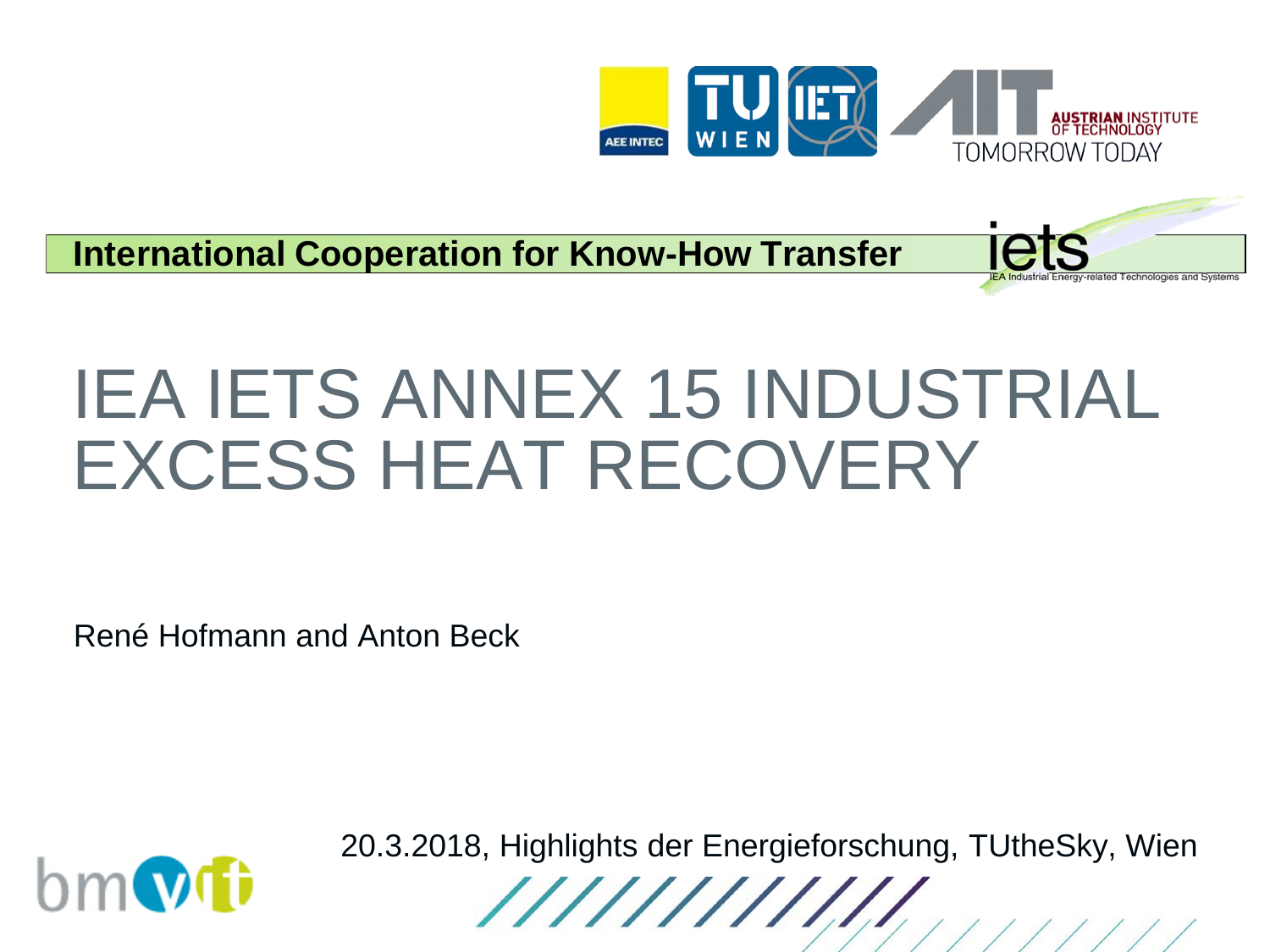

### **Annex Manager**

Prof. Thore Berntsson (Energy and Environment, Chalmers University of Technology) <http://www.iea-industry.org/ongoing-annexes/annex-15.html>

**ExCo Delegate** Elvira Lutter, Klimafonds, Österreich

# **Participating Countries**

Denmark, Germany, Norway, Austria, Portugal, Sweden, (Canada, France, Italy)

# **Phase 2 started 10/2016-09/2018; Subtasks**

- **Subtask 1:** In-depth evaluation and inventory of excess heat levels
- **Subtask 2**: Methodology on how to perform an inventory in practice
- **Subtask 3**: Possible policy instruments and the influence on future use of excess heat
- **Subtask 4**: Technology Development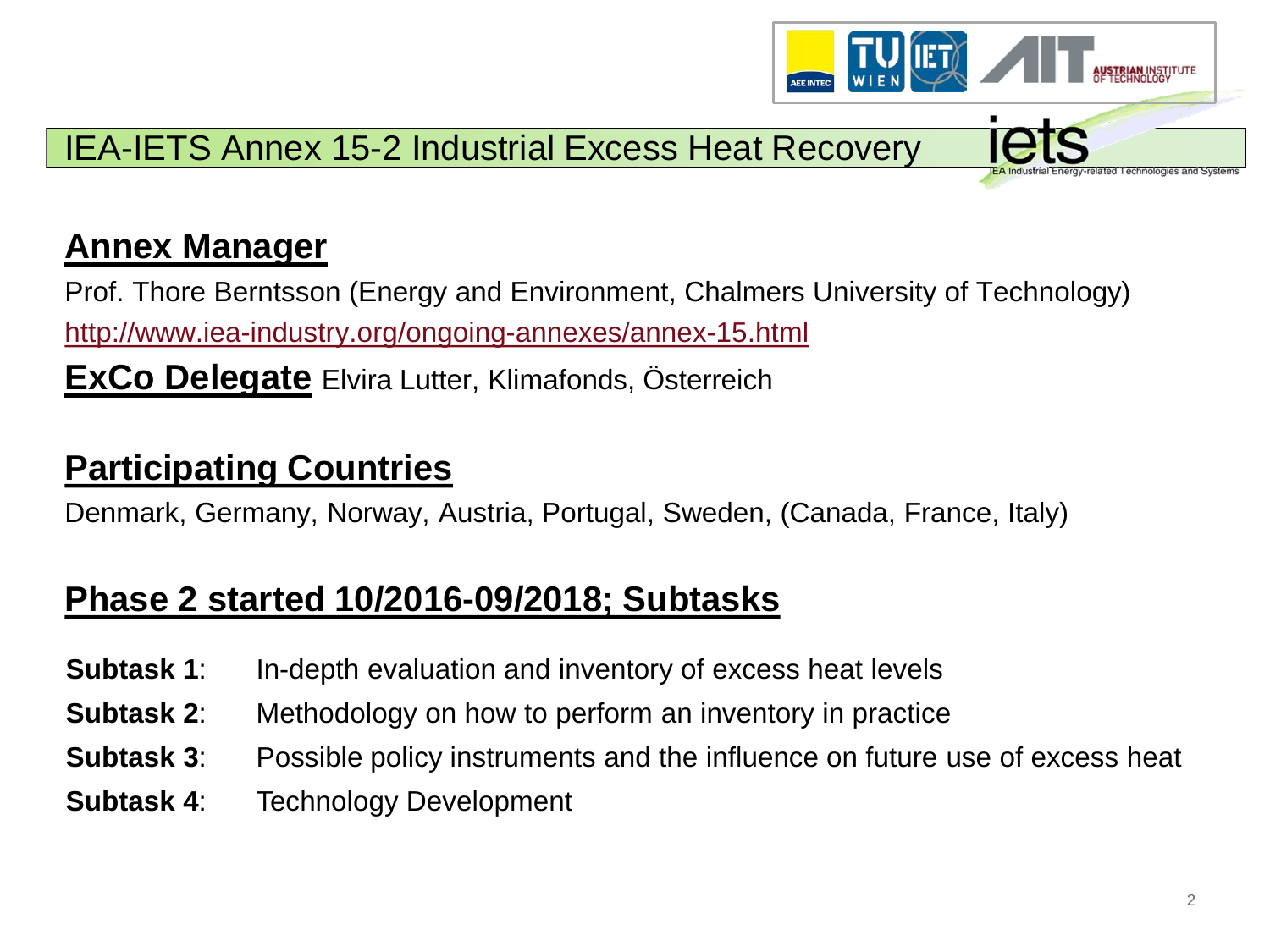## IEA-IETS Annex 15-2 Industrial Excess Heat Recovery



### **National partners - Project Team:**



AEE INTEC

#### $\odot$  energieinst  $\mathcal D$  an der Johannes Kepler Universität Linz

• Energieinstitut - JKU, Simon Moser, Horst Steinmüller, www.energieinstitut-linz.at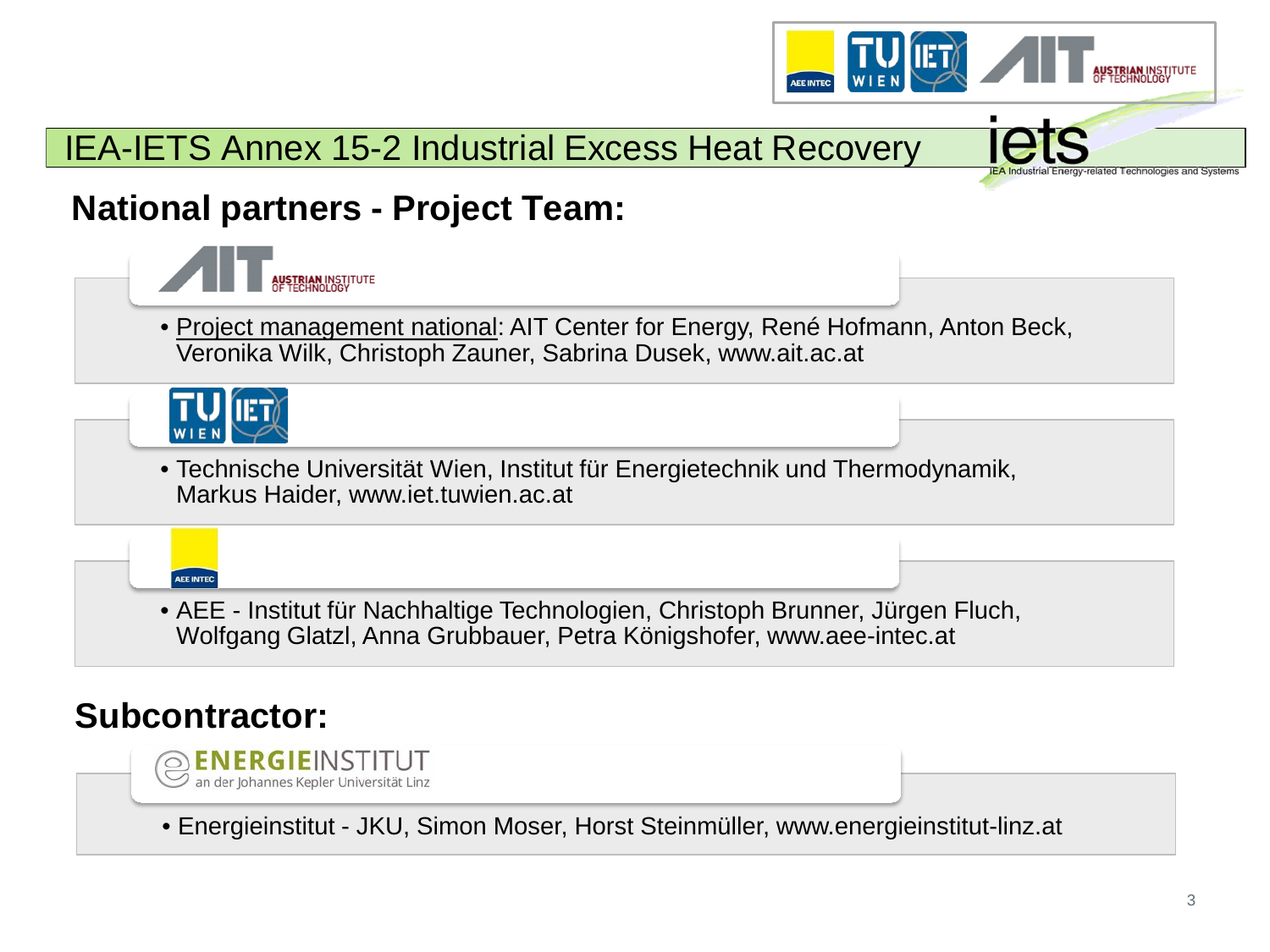

# IEA-IETS Annex 15-2 Industrial Excess Heat Recovery

# **Situation:**

### **Climate goals**

• Progress in energy-related technologies is of great importance for the achievement of collective goals of energy security, environmental protection and economic and social development.

### **Visibility and Know-How Transfer**

• Participation allows access to valuable know-how as well as increased visibility in an international environment. At the international level, the industrial location of Europe is strengthened through close cooperation and the transfer of knowledge.

## **Goals and Methods**

- Integrate Austrian research institutions into the international network.
- Information exchange.
- Initiation of international projects
- Development of new cooperations / partnerships in industry / research.
- Offer and expand existing know-how.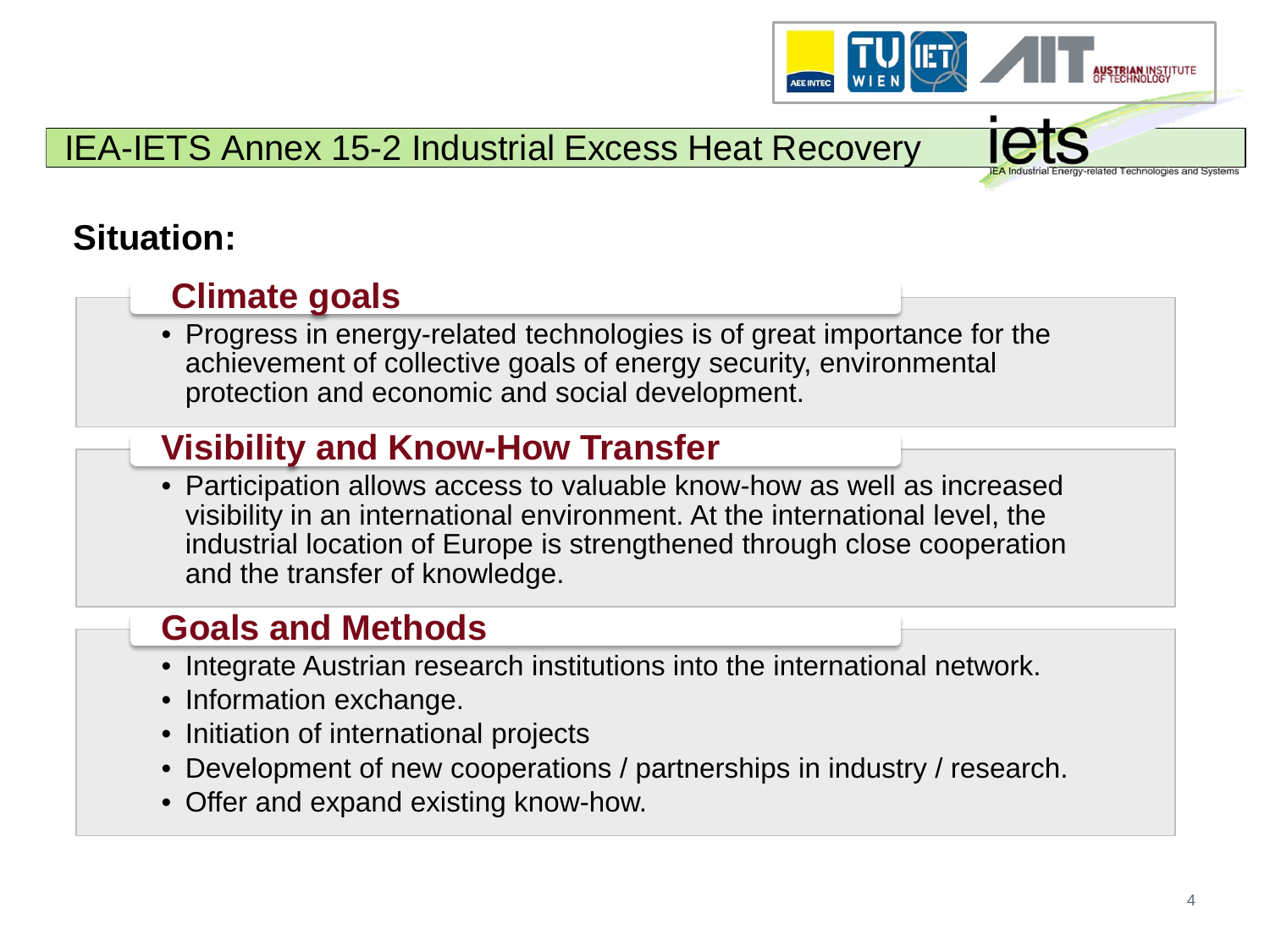

#### Annex Time-Line



### **Stakeholder Workshop:**

Target groups: industry, technical bureaus, process automation, public decision makers, funding agencies, consulting agencies, etc. Date: TBA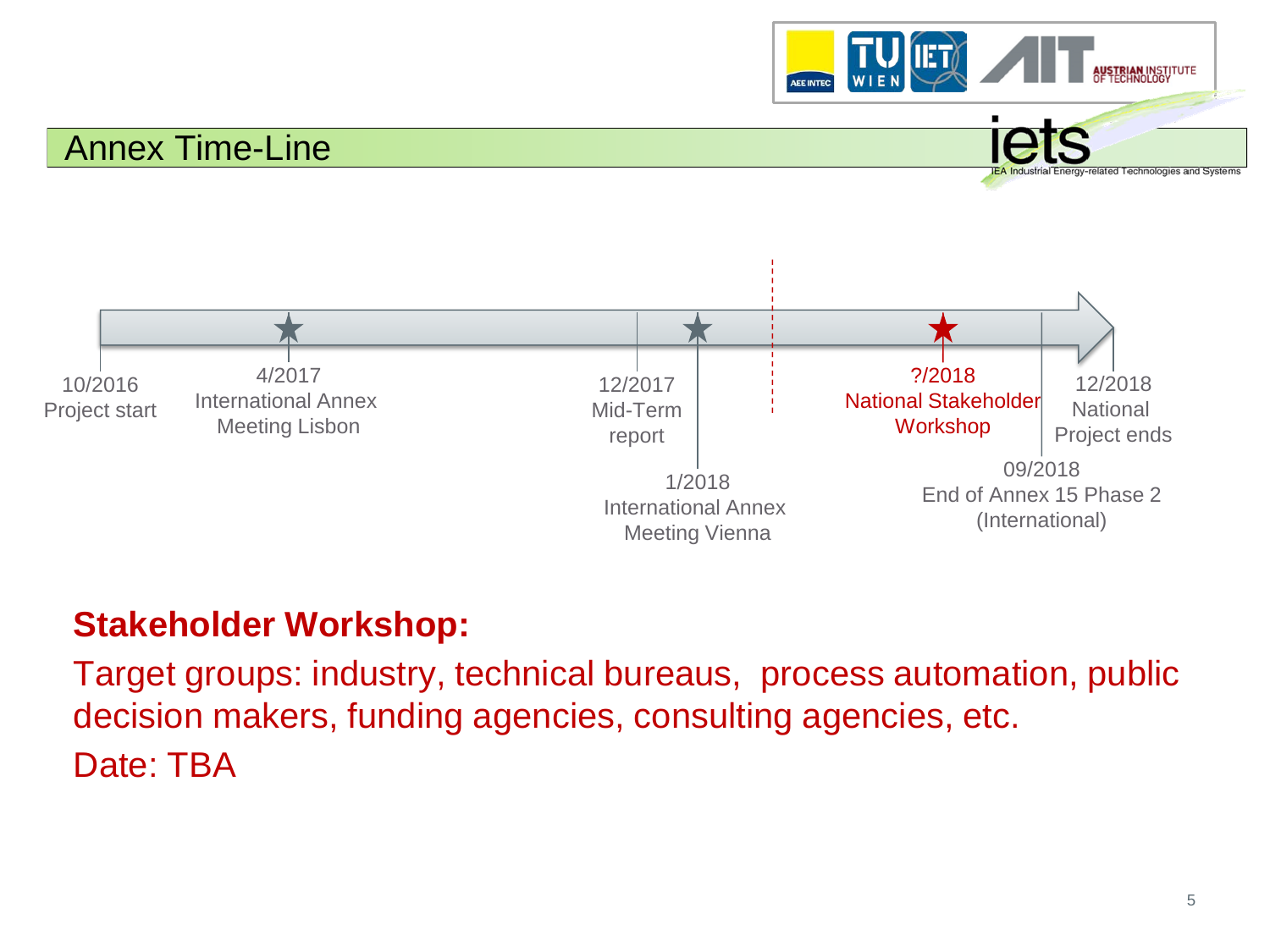### IEA-IETS Annex 15-2 Industrial Excess Heat Recovery



AEE INTEC

**ETRIAN INSTITUTE** 

related Technologies and Systems

iets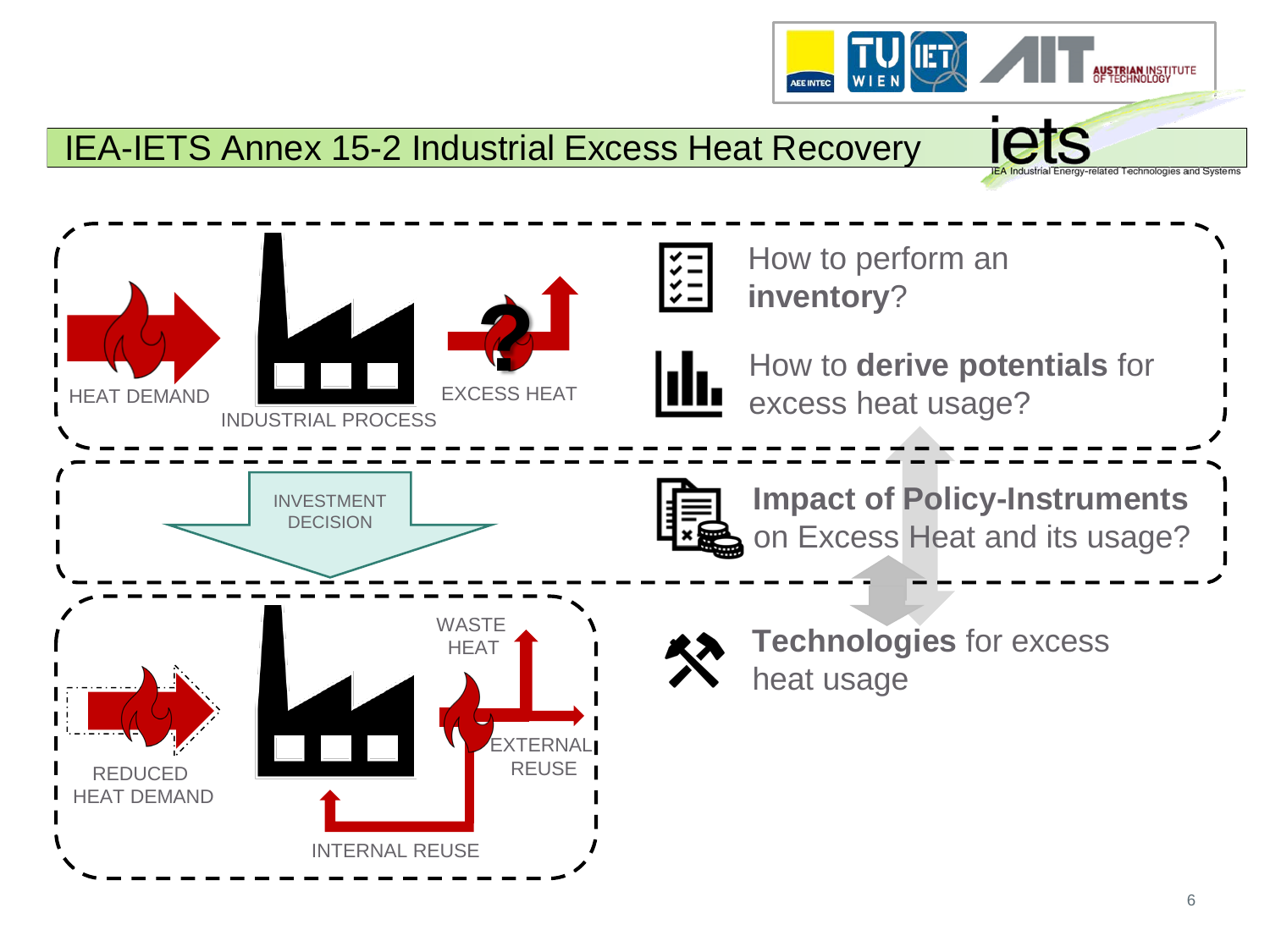





**AEE INTEC** 

How to perform an **inventory**?

#### **Development of a standardized evaluation template for industrial excess heat**

- Based on available excess heat potential studies
	- Checklist for energy audits (based on IEE projects EINSTEIN and GREENFOODS, linked to EN16247)
	- Excess heat cadaster Graz and Styria methodology
	- Method developed on statistical data (project IntegrCiTy)
	- Comparison with international studies (mainly Germany and Sweden) with different approaches as basis for potential standardized template

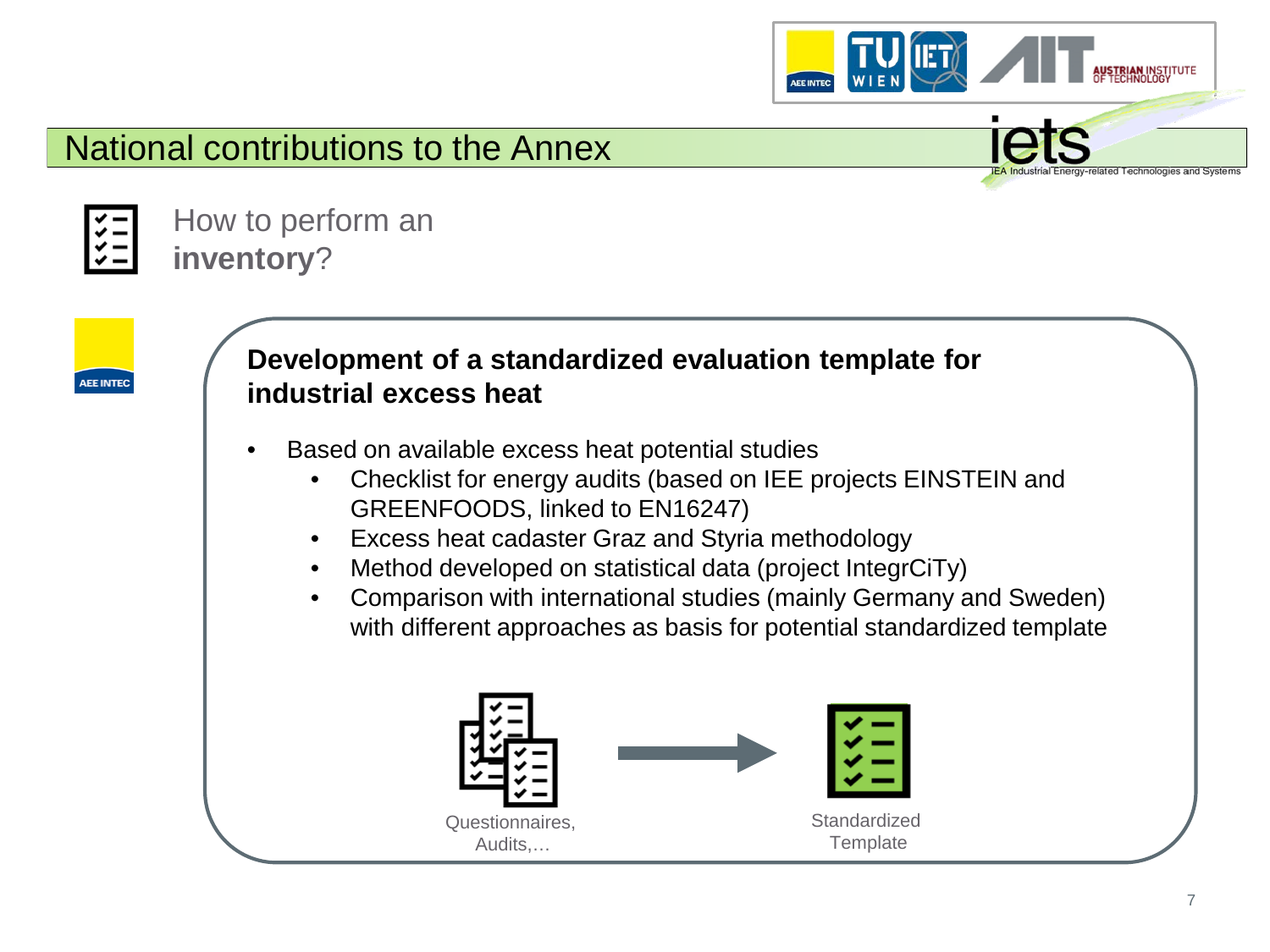

\*SOCO – Storage Optimisation Concepts in Industries, Commerce and District Heating Businesses Jürgen Fluch\*, Christoph Brunner, Bettina Muster-Slawitsch; CHEMICAL ENGINEERING TRANSACTIONS; (2012) \*Based on Tool SOCO – Model and Measures Identified; Juergen Fluch, Christoph Brunner, Bettina Muster-Slawitsch, Christoph Moser, Hermann Schranzhofer, Richard Heimrath; CHEMICAL ENGINEERING TRANSACTIONS; (2013)



**AEE INTEC** 

#### **Process Integration Framework**

- $\checkmark$  Multi-Period Heat Integration
- Cost-optimal design of heat exchangers
- Cost-optimal design of heat storages and heat-pumps
- Retrofitting, DH integration



<sup>\*</sup>A. Beck, R. Hofmann: "*A Novel Approach for Linearization of a MINLP Stage-Wise Superstructure Formulation*"; Computers & Chemical Engineering, 112 (2018), 112; S. 17 - 26.

<sup>8</sup> \*A. Beck, R. Hofmann: "*How to* tighten *a commonly used MINLP superstructure formulation for simultaneous heat exchanger network synthesis*"; Computers & Chemical Engineering, 112 (2018), 112; S. 48 - 56.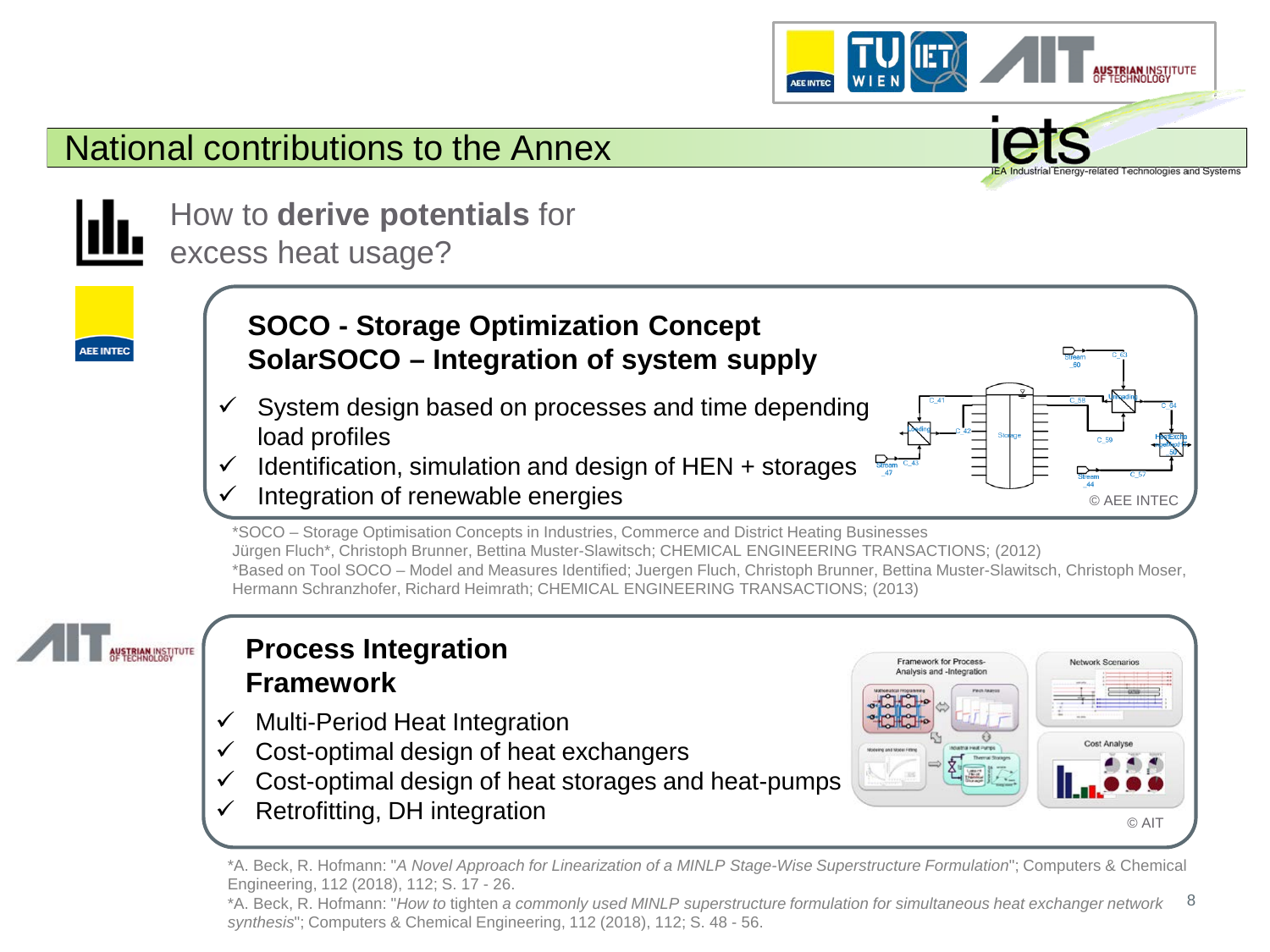How to **derive potentials** for excess heat usage?

# Example: Dairy Factory (AEE INTEC)

Comparison of AIT PI Framework (Mathematical Programming) & (Solar)SOCO

- 37 Process streams
- Changing operating states
- Stream data for 3 weeks
- Storage integration
- Heat exchanger network synthesis





AEE INTEC

TAC = 189643 €/a; Storage Mass: 16.39 t - m<sup>3</sup>

**RIAN INSTITUTE** 

elated Technologies and System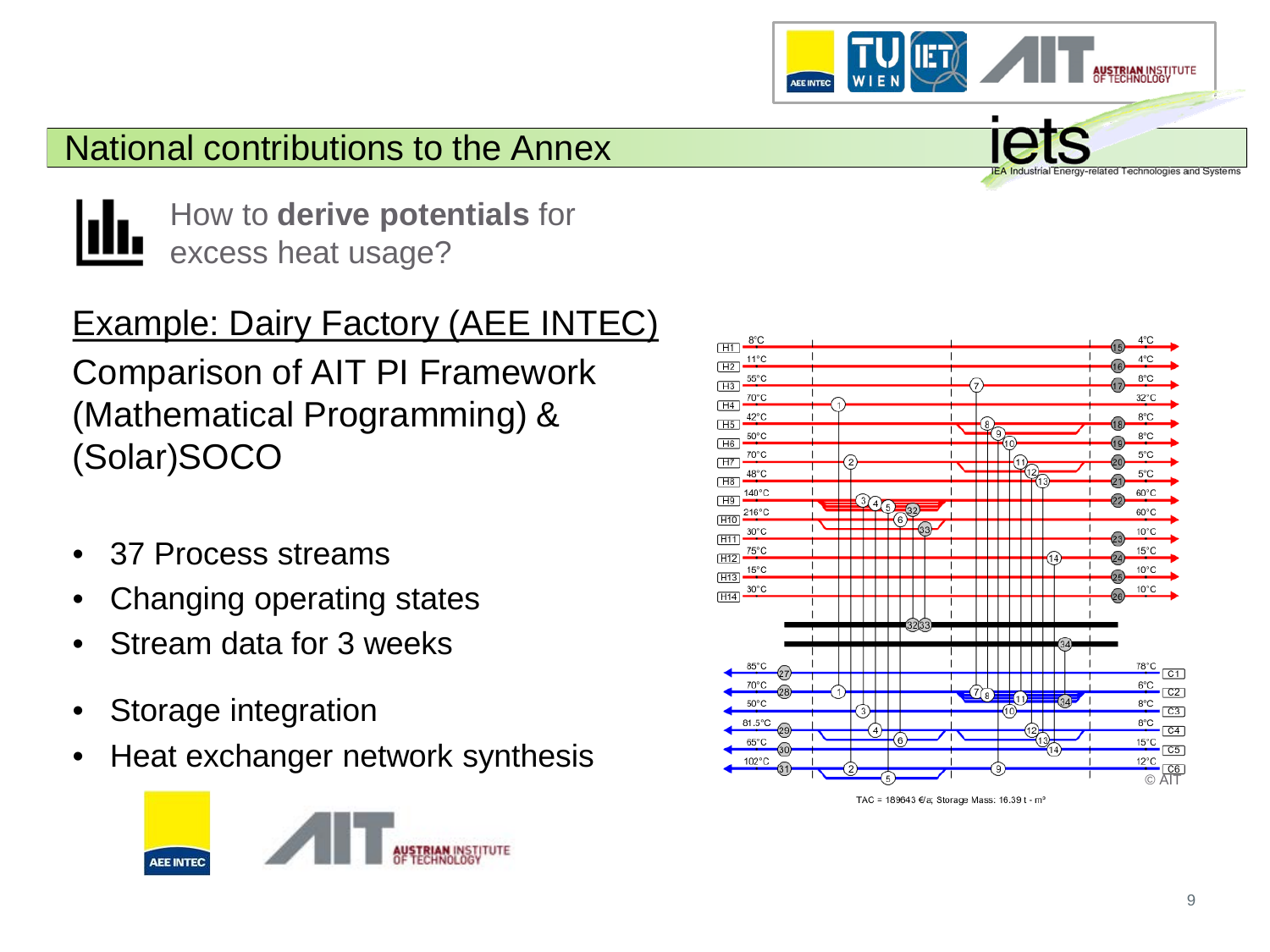



How to **derive potentials** for excess heat usage?

# **ANNEX 15/2 WORKSHOPS ON PINCH-METHODOLOGY** 27. SEPTEMBER 2017 & 25. JANUARY 2018 - AIT

### **Program:**

- Advanced pinch methods for analysis of industrial process energy systems.
- Applications for identifying opportunities for
	- internal heat recovery;
	- excess heat usage;
	- heat pumping;
	- thermal energy storage

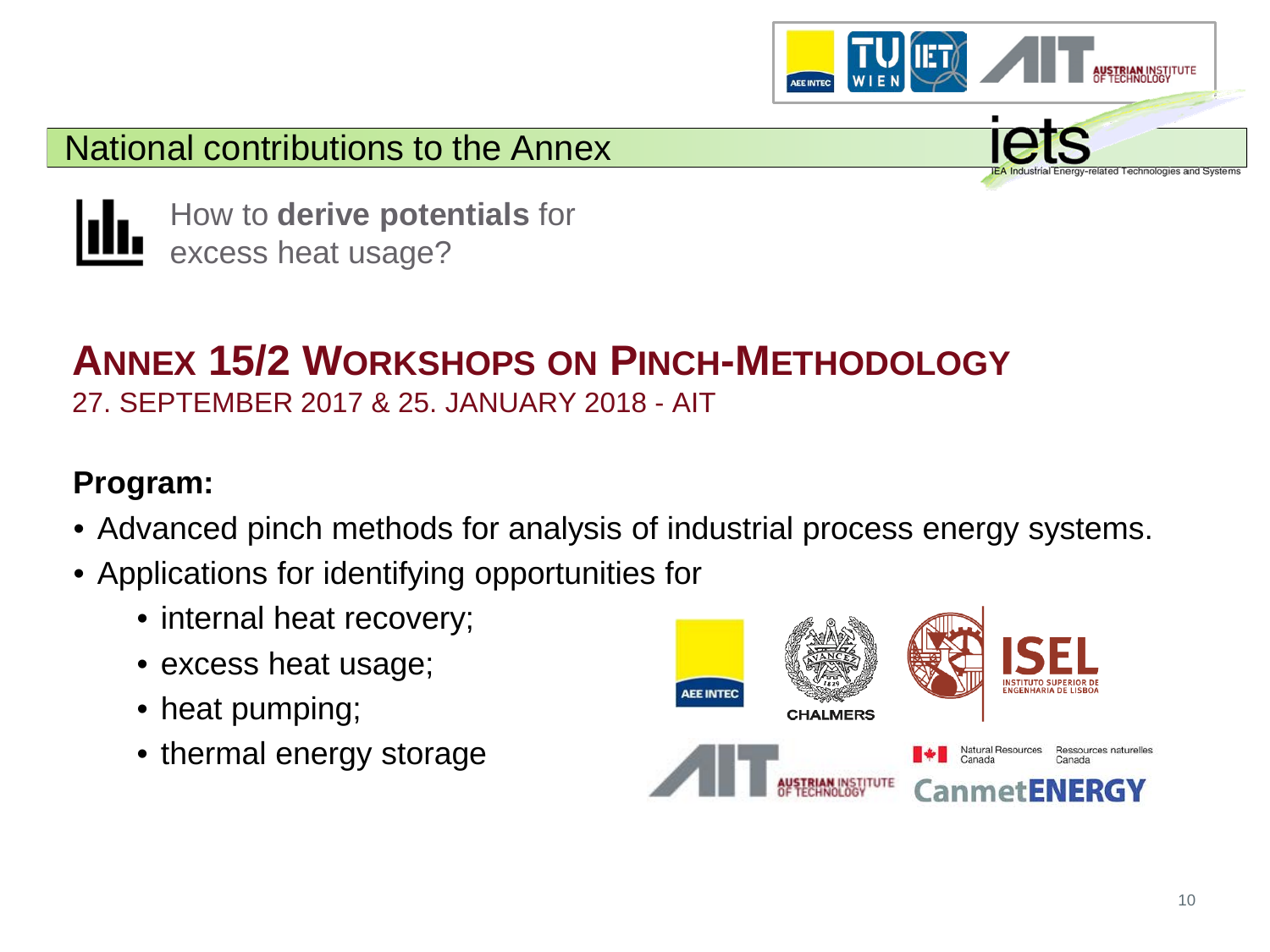



**Impact of Policy-Instruments**  on Excess Heat and its usage?



#### **Target: Development of tailor-made policy instruments for the optimised enforcement of excess heat recovery in industry**

- Identification of currently applied policy instruments concerning the enforcement of excess heat recovery in industries based on previous projects from AEE INTEC and ENERGIEINSTITUT
- **Internal recovery** and **External usage**
- Analysis is conducted for the EU and IEA IETS Annex 15 member states; Austria in more detail
- Result: listing identified policy instruments by category, including (when applicable) relevant design details

#### **Assessment matrix**

- Definition of dimensions/criteria for the assessment of policy instruments enforcing excess heat recovery
- Evaluation of the individual and combined application of policy instruments based on microeconomic theory
- Application of the assessment matrix to identified policy instruments
- Input of achieved results in the survey conducted (AEE INTEC)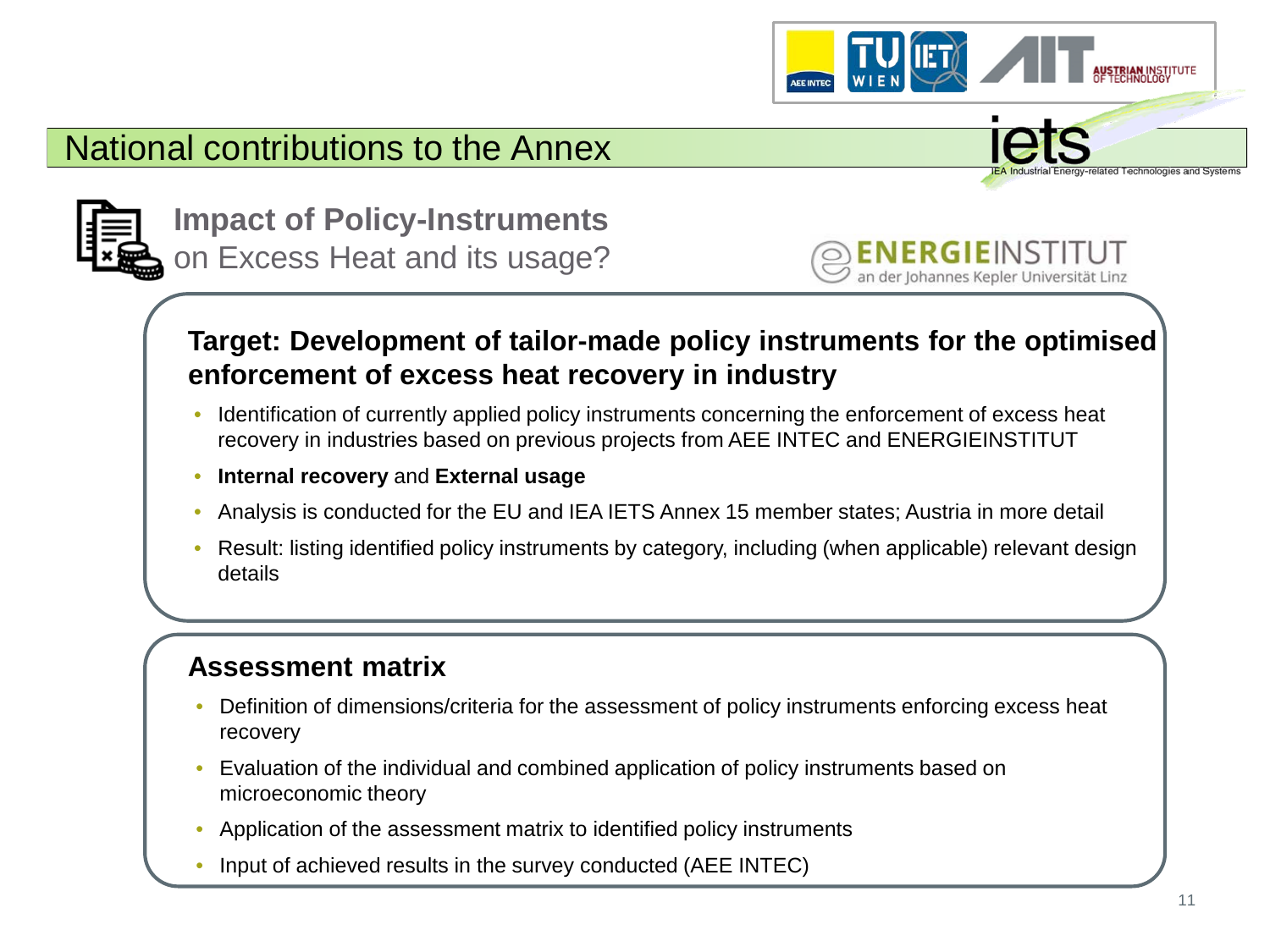

**Technologies** for excess heat usage

#### **Thermal Energy Storages**





#### **Hybrid Energy Storage**

AEE INTEC



30% more stored energy in the hybrid storage compared to Ruth's steam accumulator

\*S. Dusek, R. Hofmann: "A Hybrid Storage Concept for Improving Classical Ruths Type Steam Accumulators", TALK SDEWES 2017, 12th Conference on Sustainable Development of Energy, Water and Environment Systems – SDEWES Conference, Dubrovnik, ISSN 1847-7178.

#### **Latent Heat Energy Storages**

PCM: HDPE (Tmelt ~ 135ºC)

\*C. Zauner, F. Hengstberger, B. Mörzinger, R. Hofmann, H. Walter: "*Experimental characterization and simulation of a hybrid sensible-latent heat storage*"; Applied Energy, 189 (2017), 506 - 519.

\*C. Zauner, F. Hengstberger, M. Etzel, D. Lager, R. Hofmann, H. Walter: "*Experimental characterization and simulation of a fin-tube latent heat storage using high density polyethylene as PMC"*; Applied Energy, 179 (2016), 237 - 246.



| <b>Desorption</b><br>temperature | Condensation<br>temperature<br>Vapour<br>$p_{\text{there}} > p_{\text{cond}}$ |  |
|----------------------------------|-------------------------------------------------------------------------------|--|
| Store                            | Evaporator/<br>Condenser<br>$p_{\text{Stor}} < p_{\text{Fmap}}$<br>Vapour     |  |
| Extraction<br>temperature        | Evaporation<br>temperature                                                    |  |

#### **Seasonal Sorption Storage**

Summer – desorption Winter – adsorption High energy density, only losses

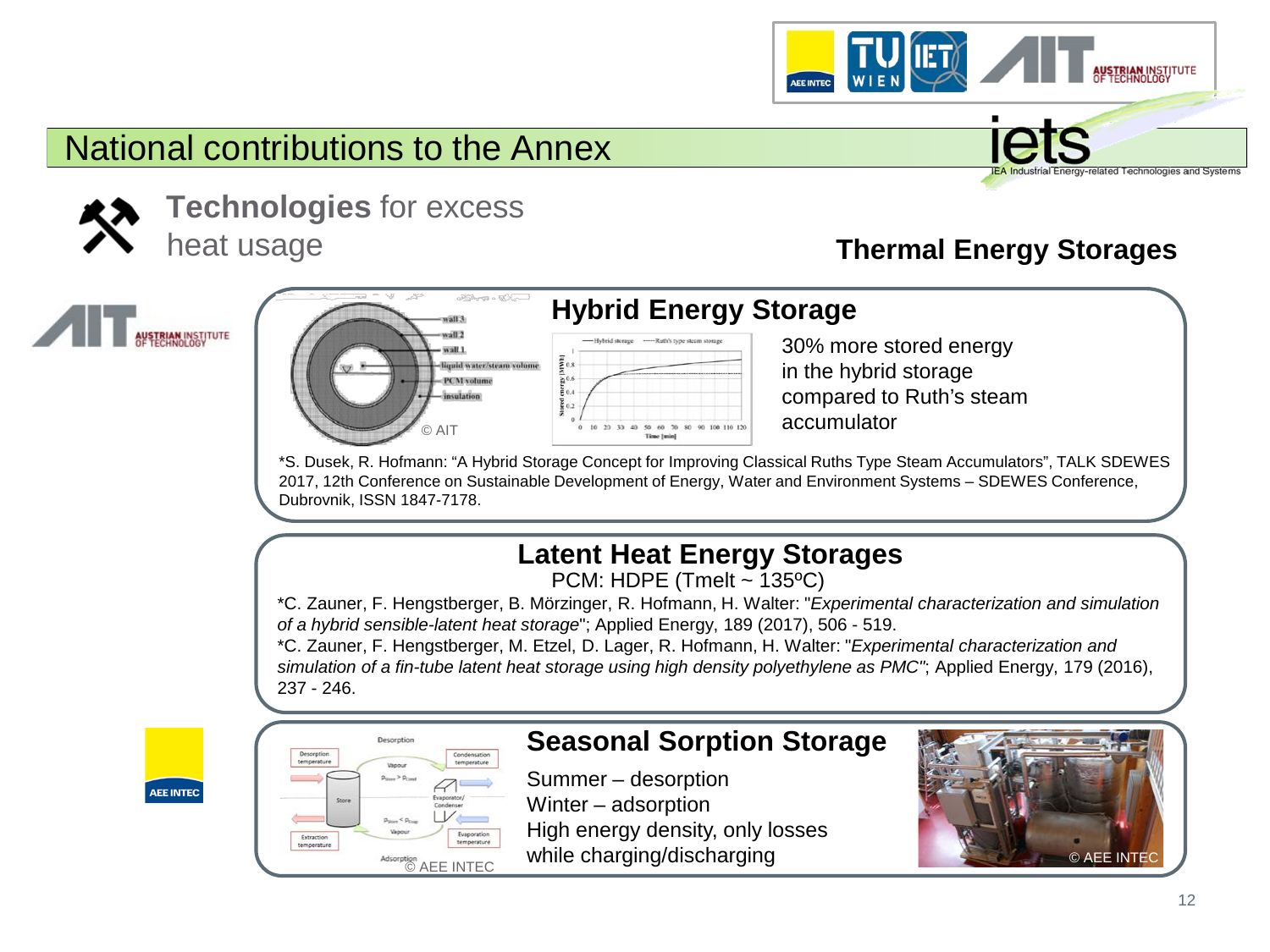

**Technologies** for excess

heat usage

#### **Thermal Energy Storages**



**K-Project GSG – GreenStorageGrid**



**Active Fluidization Technology** 

AEE INTEC

**Fluidization of Fine Particle Powders Self stabilizing Nozzle-Distributor Floor Modular Design** 



elated Technologies and Systems



#### **Passive Regenerators**



Heating power:  $P = 15$  kWth Max. temperature:  $T$ max = 300 $\degree$  C Max. volume flow: Vmax = 100 m3/h

\*P. Steiner, K. Schwaiger, M. Haider, H. Walter, L. Krassini1, J. Gatterer : Experimental Investigations on a 280 kWth Fluidized Bed Heat Exchanger SolarPACES Conf 2017. \*Mayrhuber, H. Walter, M. Hameter: "Experimental and Numerical Investigation on a Fixed Bed Regenerator"; in: "Proceedings of the 10th International Conference SEEP", ISBN: 978-961-286-061-5.

13 \*M. Koller, H. Walter, M. Hameter: "Transient Numerical Simulation of the Melting and Solidification Behavior of NaNO3 Using a Wire Matrix for Enhancing the Heat Transfer"; ENERGIES, 9 (2016).

\*H. Walter, A. Beck, M. Hameter: "Influence of the Fin Design on the Melting and Solidification Process of NaNO3 in a TES System"; J.of Energy & Power Eng., 9 (2015).